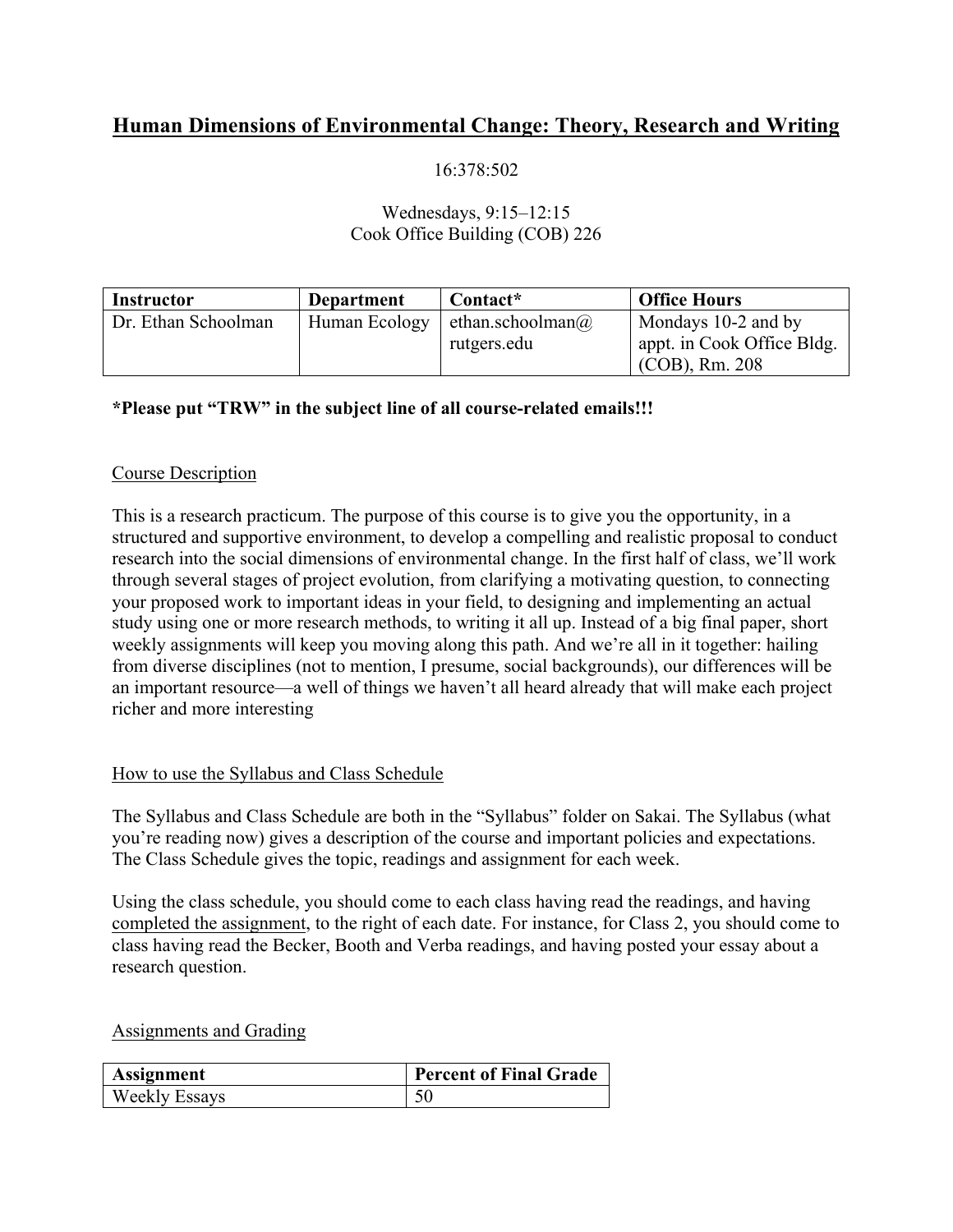| Project Proposal for Workshopping   | 20 |
|-------------------------------------|----|
| Post-Workshop Response Paper        | 20 |
| Class Participation (including your | 10 |
| turn as a workshop discussant)      |    |

Possible Course Grades (set by Rutgers): A, B+, B, C+, C, D, F

**Weekly Essays.** Every week until the project workshops begin, an essay is due that will push you to discuss and develop some aspect of a planned or hoped-for research project. These essays are designed to build on each other, so it is important that you complete each one. The topic for each week's essay is given in the Class Schedule spreadsheet (also in the "Syllabus" folder on Sakai). Each essay should be 1-2 pages, single-spaced (12 point font, 1-inch margins). Essays must be posted on Sakai by 8am on the Tuesday before class, so that I can read them before we meet. (You are also encouraged but not required to read as many of your classmates' essays as you can.) Each class will begin with us going around the table, where each of you will give a 5 minute (or so) talk on your essay for that week. Questions and issues that emerge from the essays that you write will form the basis for our discussion each week.

**Project Proposal for Workshopping.** After spring break, four class periods are given over to workshopping student project proposals. We will discuss the proposals of two students each class period: one in the first half of class, and one in the second. Your project proposal is due by 10pm on the Friday before class, so that your discussant (see below) can prepare a brief commentary on it. I will post a handout with more specific directions (length, things to include, etc.) for the project proposal later this semester. But it won't need to be long—probably 2-3 pages, singlespaced.

**Post-Workshop Response Paper.** A paper responding to the feedback you received during your workshop will be due two weeks after your workshop. Again, I will post more specific directions for format, content, etc., later this semester, but it will be relatively short.

**Class Participation.** This is a small class where we will all be helping each other to do better work. Therefore, it is important that everyone actively participate in discussions during class. I am sympathetic towards the fact that people learn in different ways, and I understand that some people will talk in class more than others. However, everyone should make an effort to verbally participate at least once a week. In addition, everyone will serve as the "discussant" for the workshopping of one other student's paper.

## Readings

Readings for this class are either posted on Sakai or are part of an assigned book for this course. There are four books of which we read all or substantial parts, so it would make sense to buy them. I'm sensitive to the fact that books can be expensive, so I've investigated the prices of each book new and used. The used prices seem generally pretty reasonable; you can order these books used through Amazon, Powells.com, half.com, etc. If you can't or don't want to buy any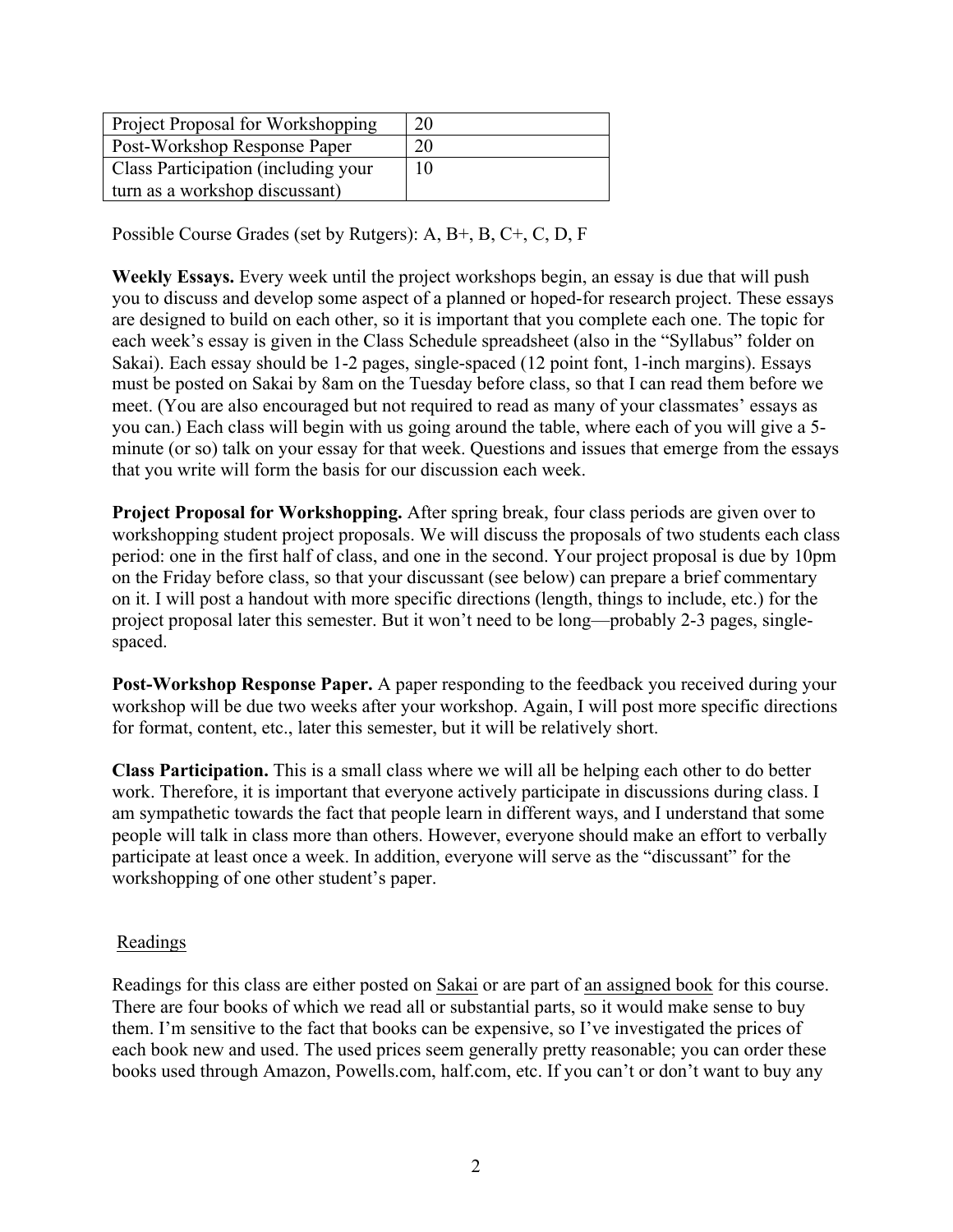of these books (and it really is up to you), they are all available at the Rutgers Library or through inter-library loan. The four books are:

- 1. Howard Becker, *Tricks of the Trade: How to Think About Your Research While You're Doing It* (\$12 new; \$5–\$10 used)
- 2. Norman Bradburn, et al., *Asking Questions: The Definitive Guide to Questionnaire Design* ((\$35 new; \$10–\$15 used)
- 3. Robert Weiss, *Learning from Strangers: The Art and Method of Qualitative Interviews* (\$18 new; \$5–\$10 used)
- 4. Kari Norgaard, *Living in Denial: Climate Change, Emotions, and Everyday Life* (\$25 new; \$10–\$15 used)

To get the online readings, log onto Sakai at https://sakai.rutgers.edu/. Find course handouts, readings, and other materials under "Resources."

## Course Policies

**Academic Integrity.** This is a graduate course, so 'nuff said.

Late Papers. Every effort should be made to complete Weekly Essays on time, so that you can fully participate in class. If you are unable to meet a deadline, contact me as soon as possible.

**Disabilities.** Rutgers University welcomes students with disabilities into all of the University's educational programs. Please visit this webpage if you have not registered already: https://ods.rutgers.edu/students/documentation-guidelines. If the documentation supports your request for reasonable accommodations, your campus's disability services office will provide you with a Letter of Accommodations. Please share this letter with your instructors and discuss the accommodations with them as early in your courses as possible. To begin this process, please complete the ODS Registration form: https://ods.rutgers.edu/students/registration-form.

## **Finally… please consider TURNING OFF YOUR PHONE**

**during class. You won't believe the difference it makes…** 

**for you and for everyone around you.**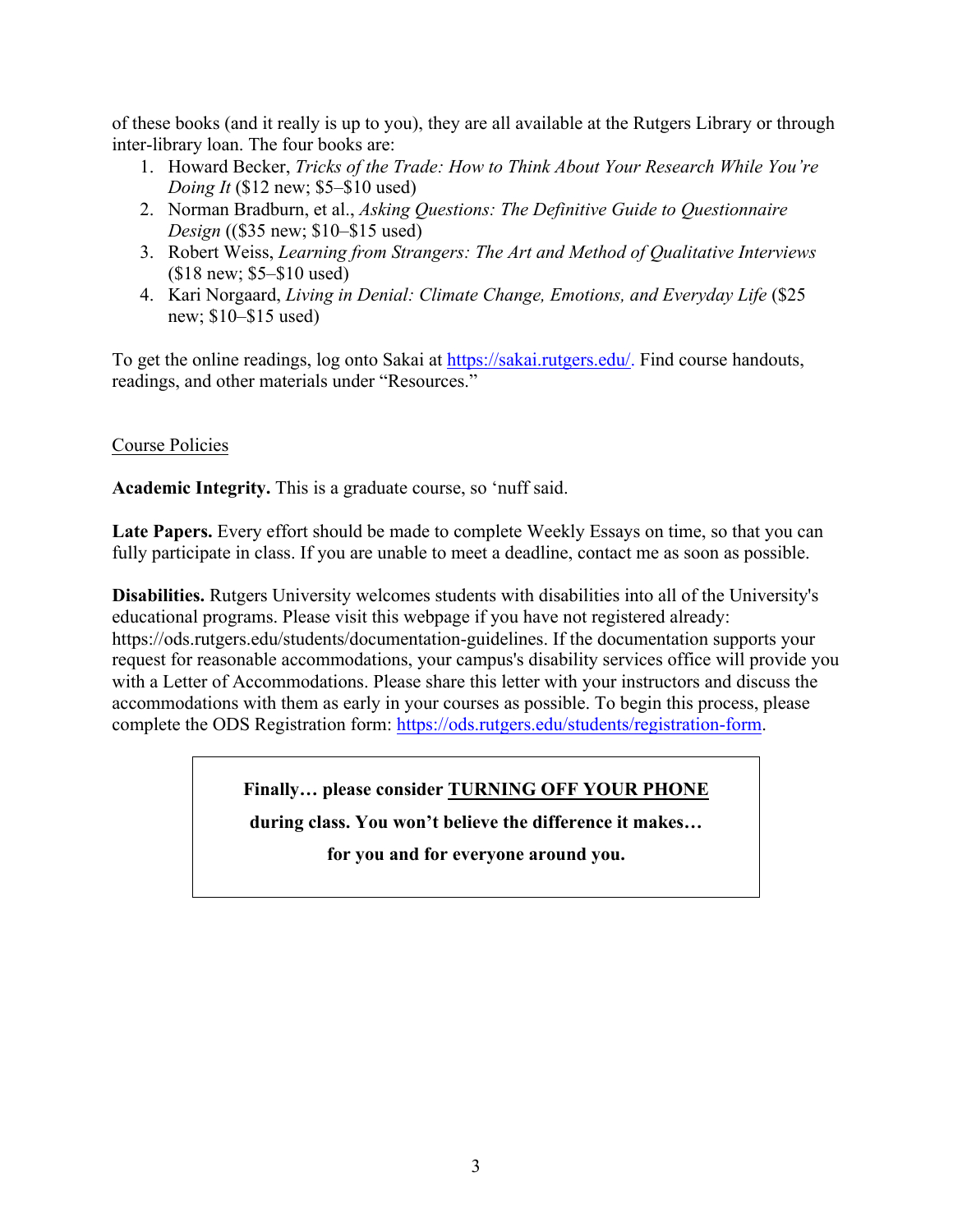| <b>Class Date</b> |         | Unit                | <b>Topic</b>                         | <b>Materials</b>                            | Assignments (due on the day indicated on each row)                                                  |
|-------------------|---------|---------------------|--------------------------------------|---------------------------------------------|-----------------------------------------------------------------------------------------------------|
| $\mathbf 1$       | Jan. 18 | Overview            | What is this course about?           | Syllabus                                    |                                                                                                     |
| $\overline{2}$    | Jan. 25 | Theory: Asking your | Framing your question: What do       | Becker, "Tricks" and "Imagery" in Tricks of | Write about a research question that is important to a                                              |
|                   |         | question            | you want to know?                    | the Trade; Kimeldorf, "Drafting a research  | project you would like to work on. Using concepts from the                                          |
|                   |         |                     |                                      | proposal"; Booth, "From topics to           | readings, consider: What is the BIG topic or puzzle that                                            |
|                   |         |                     |                                      | questions" in The Craft of Research; Verba, | interests you and how can this big topic be addressed                                               |
|                   |         |                     |                                      | "Writing a fellowship proposal or           | through a managable research project? Why is the question                                           |
|                   |         |                     |                                      | statement of purpose"                       | underlying your proposed project interesting and important                                          |
|                   |         |                     |                                      |                                             | to you? Why should other people in your field find it                                               |
|                   |         |                     |                                      |                                             | interesting and important?                                                                          |
| $\vert$ 3         | Feb. 1  |                     | What's your foundation? Finding      | Schoolman, "before and after" article       | Think about the research question you introduced last week.                                         |
|                   |         |                     | literature(s) to be in dialogue with | manuscripts, comments from reviewers,       | Write about three distinct literatures you could possibly draw                                      |
|                   |         |                     |                                      | and response to reviewers                   | on in your work related to this question. Things to discuss:                                        |
|                   |         |                     |                                      |                                             | What are the key concepts or ideas that emerge from each                                            |
|                   |         |                     |                                      |                                             | literature? How will these concepts and ideas help to frame                                         |
|                   |         |                     |                                      |                                             | or motivate your question, guide your hypotheses, help you                                          |
|                   |         |                     |                                      |                                             | to choose a setting for your study, or shape your research in                                       |
|                   |         |                     |                                      |                                             | other ways?                                                                                         |
| $\overline{4}$    | Feb. 8  | Research: Answering | Designing your study                 | Becker, "Sampling," "Concepts," and         | Norgaard, McCright and Dunlap show how it's possible to                                             |
|                   |         | your question       |                                      | "Logic" in Tricks of the Trade; Norgaard,   | explore one broad topic in very different ways, with each                                           |
|                   |         |                     |                                      | Living in Denial: Climate Change,           | study contributing a part of a bigger picture. What are three                                       |
|                   |         |                     |                                      |                                             | Emotions, and Everyday Life; McCright and different studies that you can imagine being motivated by |
|                   |         |                     |                                      | Dunlap, "Cool dudes: The denial of climate  | your research question? What would be the advantages of                                             |
|                   |         |                     |                                      | change among conservative white males"      | each study? What would be the disadvantages? How would                                              |
|                   |         |                     |                                      |                                             | each possible study allow you to address your research                                              |
|                   |         |                     |                                      |                                             | question in different but complementary ways?                                                       |
| $\overline{5}$    | Feb. 15 |                     | Put a method to your madness:        | Weiss, pp. 1-119 in Learning from           | Imagine your research first as an ethnography, and second as                                        |
|                   |         |                     | Ethnography and interviews           | Strangers; Norgaard, Living in Denial       | an interview-based study: What would it look like in each                                           |
|                   |         |                     |                                      | (review); Martin 2003, "Giving birth like a | case? When you imagine an ethnography, write specifically                                           |
|                   |         |                     |                                      | girl"; Martin 2009, "Normalizing            | about what the setting for your study might be, what your                                           |
|                   |         |                     |                                      | heterosexuality"                            | day-to-day activities might look like, and what you would                                           |
|                   |         |                     |                                      |                                             | learn. When you write about an interview-based study, write                                         |
|                   |         |                     |                                      |                                             | specifically about who you would want to interview, and                                             |
|                   |         |                     |                                      |                                             | what questions you might ask (refer to Weiss's book for                                             |
|                   |         |                     |                                      |                                             | excellent guidance here).                                                                           |